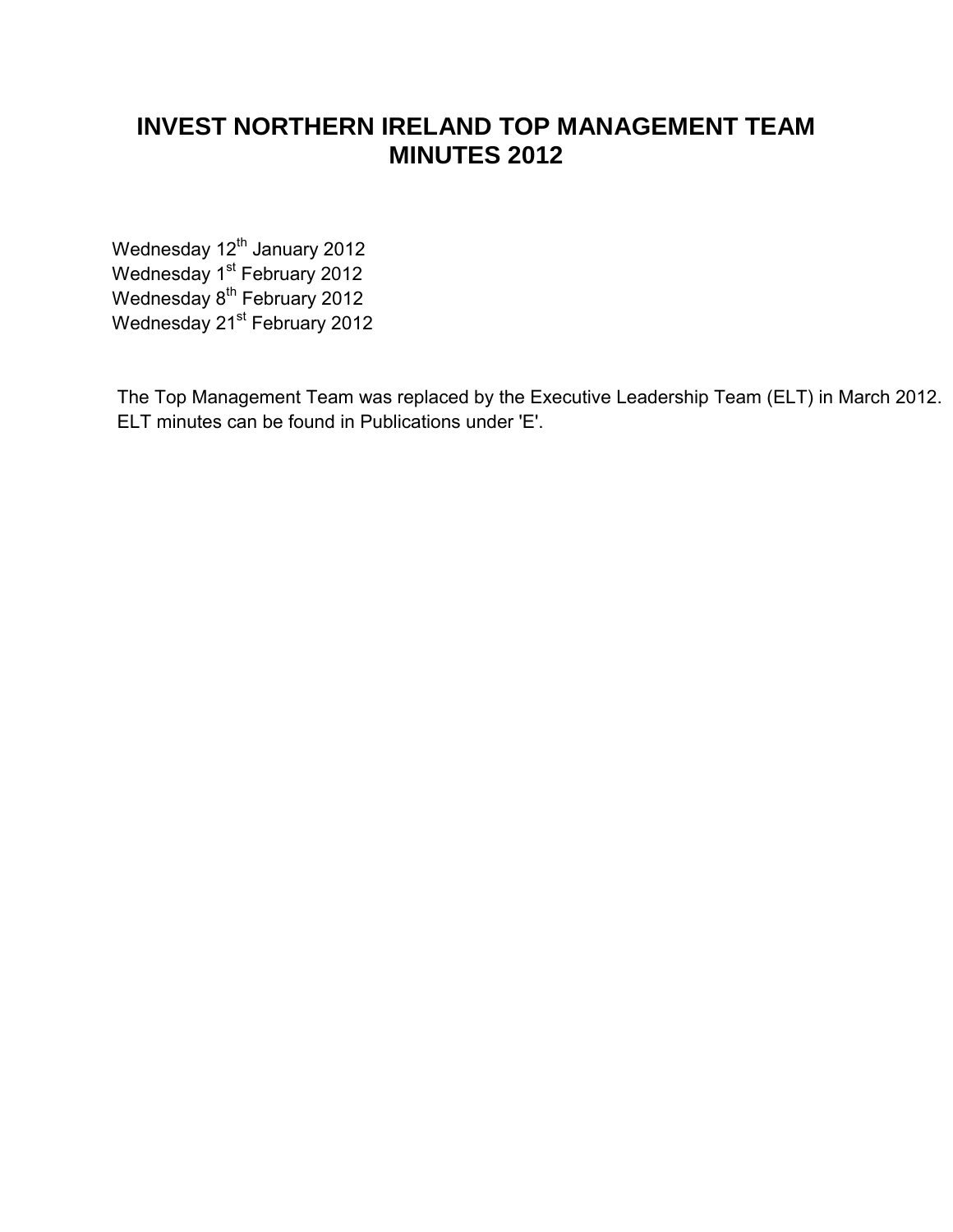# <span id="page-1-0"></span>**INVEST NI TOP MANAGEMENT TEAM MEETING MINUTES – WEDNESDAY 12th January 2012**

Attendees: Alastair Hamilton, Tracy Meharg, Ian Murphy, Jeremy Fitch Amanda Braden

Apologies: Mel Chittock

## **1. Board Workshop**

The format and agenda for the Board workshop on 25<sup>th</sup> January were agreed.

# **2. Major Project Sign-On – CCMS Ref**: **101141446**

TMT considered this project which has a significant R&D element. TMT were content to offer approval to proceed however it was suggested that Invest NI should continue to strongly encourage the company to pursue potential collaboration opportunities with the universities.

# **Date of Next Meeting**

Wednesday 1<sup>st</sup> February 2012, 9 am CEO's office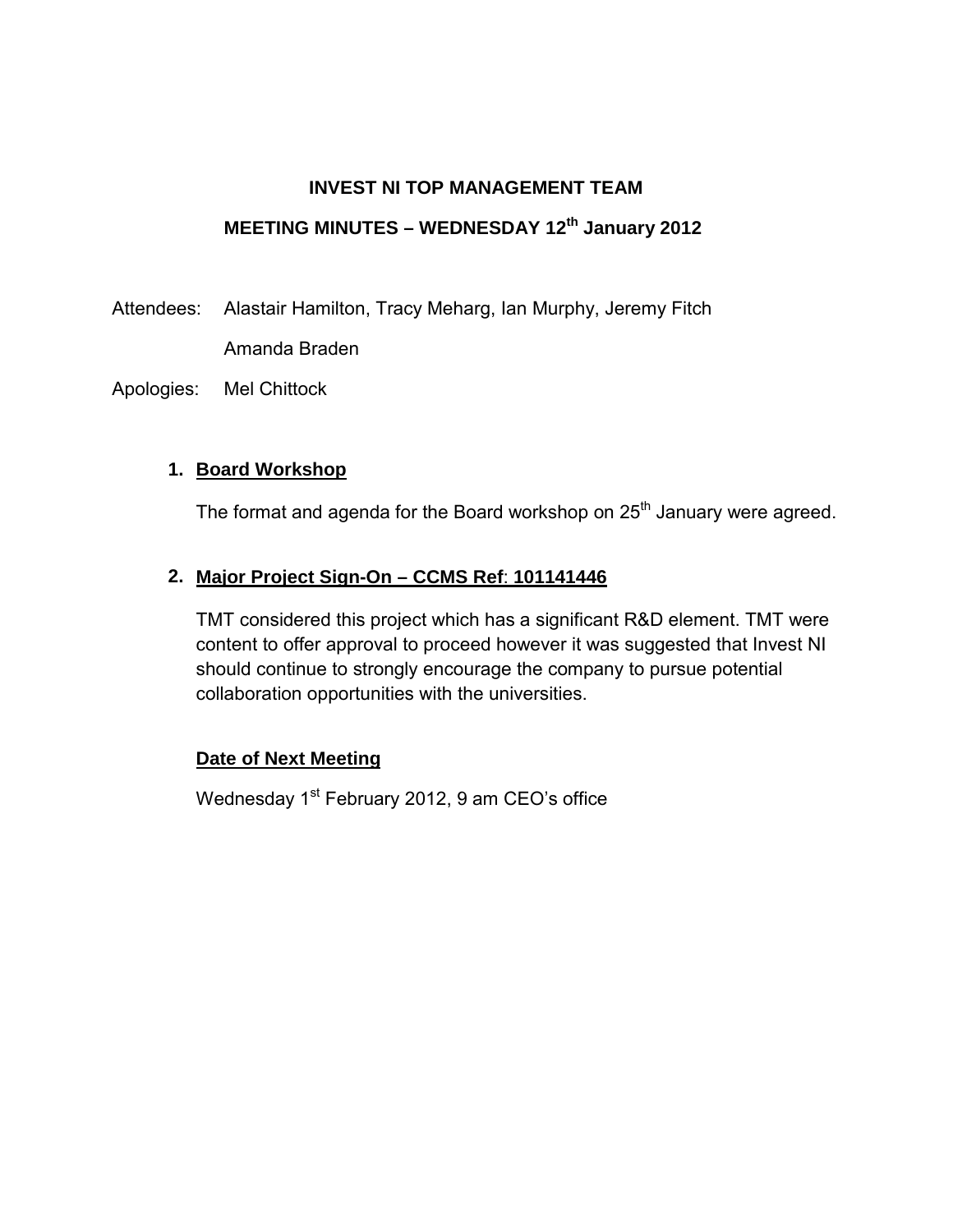Cc Chairman Damian McAuley Alison Gowdy

## **INVEST NI TOP MANAGEMENT TEAM**

# <span id="page-2-0"></span> **MEETING MINUTES – WEDNESDAY 1ST FEBRUARY 2012**

Attendees: Alastair Hamilton, Tracy Meharg, Mel Chittock, Ian Murphy, Jeremy Fitch Amanda Braden

#### **1. Minutes of Last Meeting and Outstanding Actions**

The minutes of the meeting of  $11<sup>th</sup>$  January 2012 were approved.

**Staff Survey:** It was agreed that a partial 'mini' survey focusing on key issues should take place in June with a full survey to be realigned for the end of the 2012/13 year.

Action: AB to prepare communication to staff.

PR to focus on key themes with appropriate actions and dates for their delivery.

Anne-Marie to consider monthly video updates for staff.

**Intranet Redesign:** A line has been incorporated in the Staff Handbook which informs all new staff that they will have their staff picture posted on Org Plus.

#### **2. OPMR for QE 31 December 2011**

Damian McAuley and Gerard McNally joined the meeting and provided an overview of performance to the end of quarter three. The key issue discussed was the slippage in performance of Jobs Fund against target for the year and it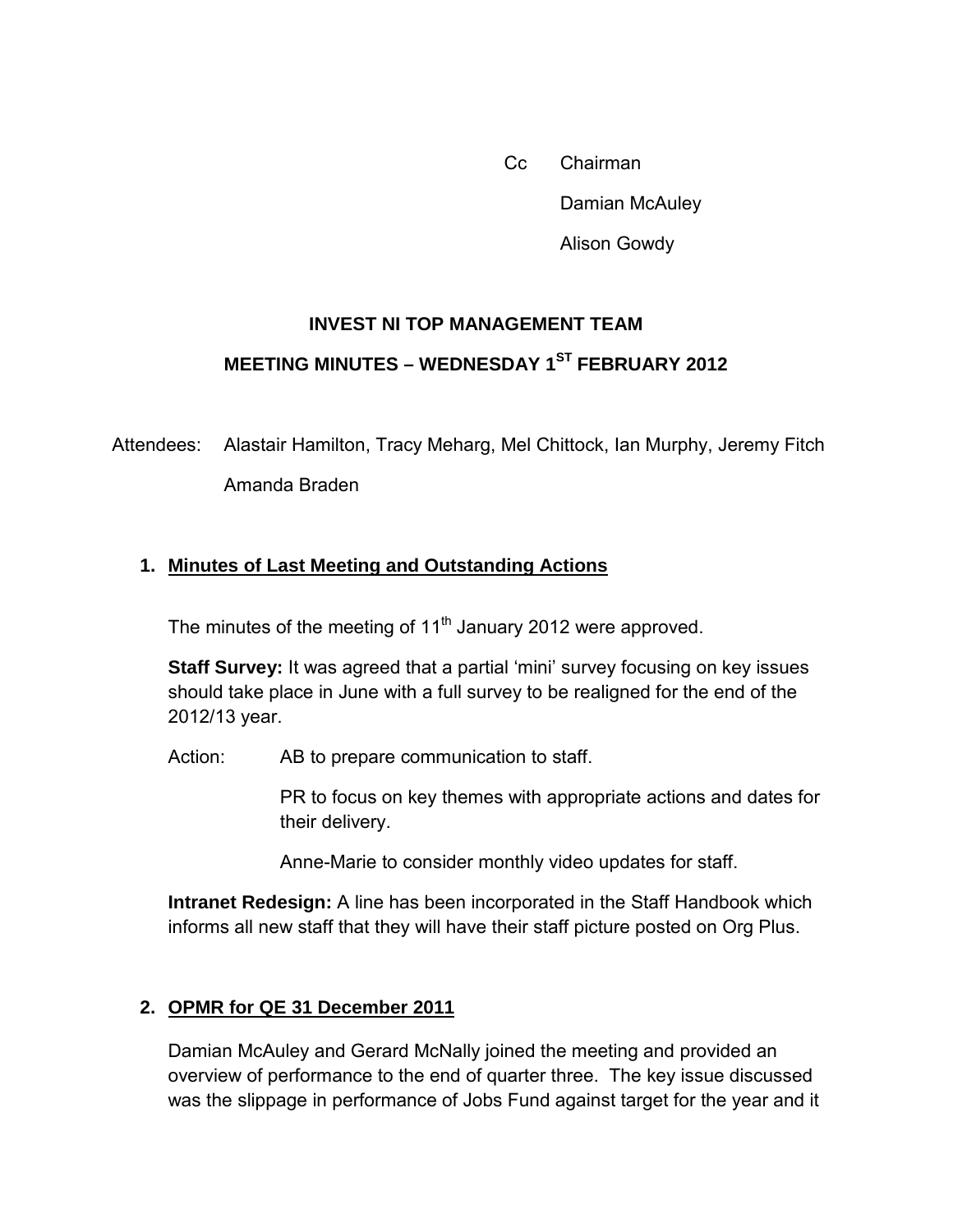was agreed that Donal should attend the next TMT to provide an update on WIP and any further action that can be taken.

# **3. Major Project Sign-On: CCMS Reference: 101145749**

Helen Coyle joined the meeting to present an overview of a major project signon. TMT were content to provide approval to proceed on the basis that assistance per job should be negotiated in the range of £10,000 to £12,000.

## **4. Risk Management/Corporate Risk Register**

Mel presented an overview of the new format for the Corporate Risk Register. MDs were asked to take away and review to ensure they were content with what is included and how each comment has been worded. MDs were asked to provide feedback directly to Mel by  $7<sup>th</sup>$  February.

## **Date of Next Meeting**

Thursday 8<sup>th</sup> February 2012, 9 am CEO's office.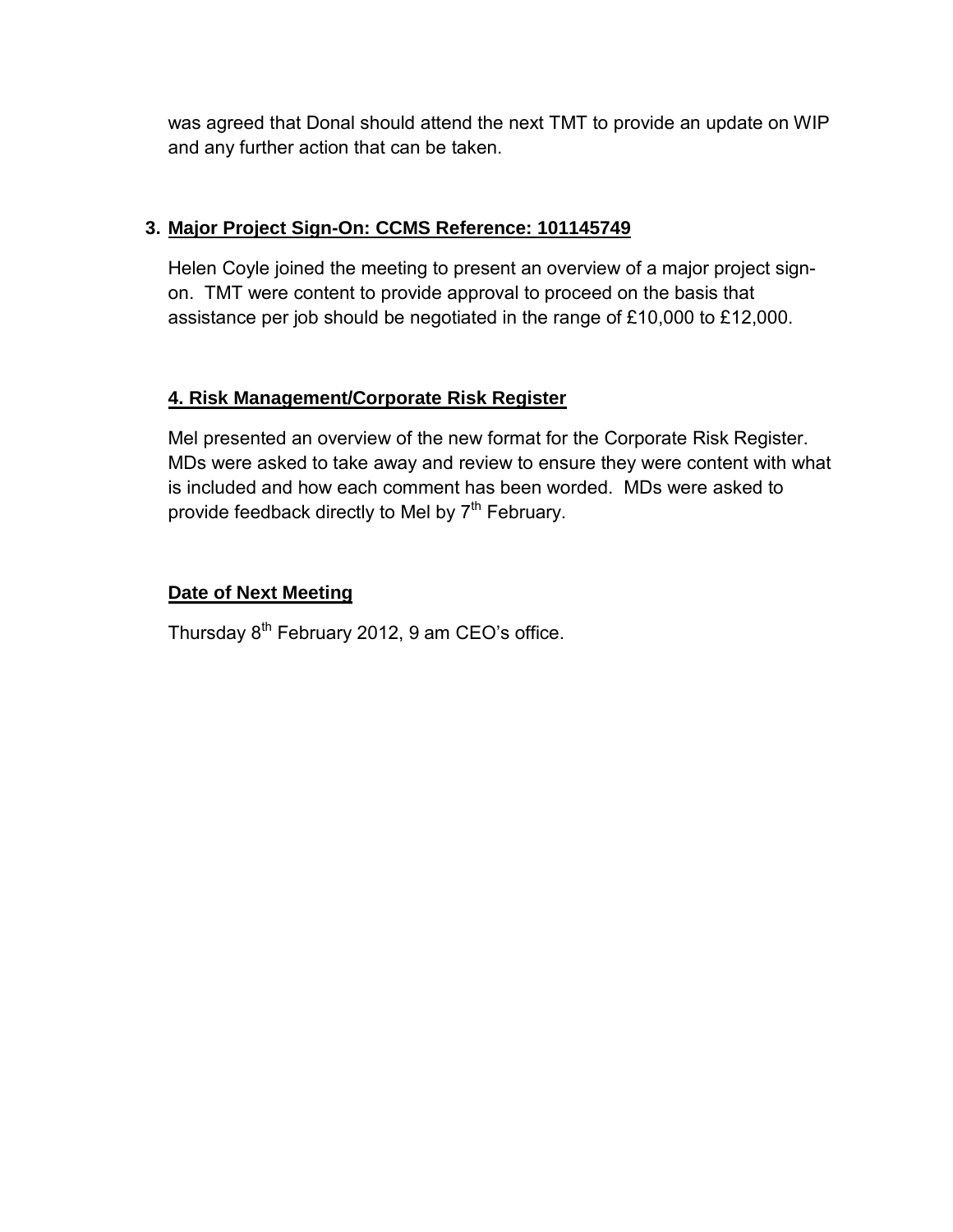Cc Chairman Damian McAuley Alison Gowdy

#### **INVEST NI TOP MANAGEMENT TEAM**

#### <span id="page-4-0"></span> **MEETING MINUTES – WEDNESDAY 8th FEBRUARY 2012**

Attendees: Tracy Meharg, Mel Chittock, Ian Murphy, Jeremy Fitch

Apologies: Alastair Hamilton, Amanda Braden

#### **1. Minutes of Last Meeting and Outstanding Actions**

The minutes of the meeting of 1<sup>st</sup> February January 2012 were approved.

#### **2. Invest NI Corporate Plan**

Peter Harbinson joined the meeting with a revised draft of the Corporate Plan. TMT agreed that for consistency the Plan should reference investment and wages figures for the Jobs Fund. TMT were asked to provide any final additions or amendments to the text by close of play on  $9<sup>th</sup>$  February.

#### **3. Jobs Fund – Work in Progress**

Donal Durkan joined the meeting and presented an assessment of current WIP for the Jobs Fund. The performance against target information to the end of Quarter 3 excluded a £350,000 Employer Subsidy project which DEL is involved in – this has now been incorporated in performance to end January 2012 meaning that outturn is now much closer to year end target.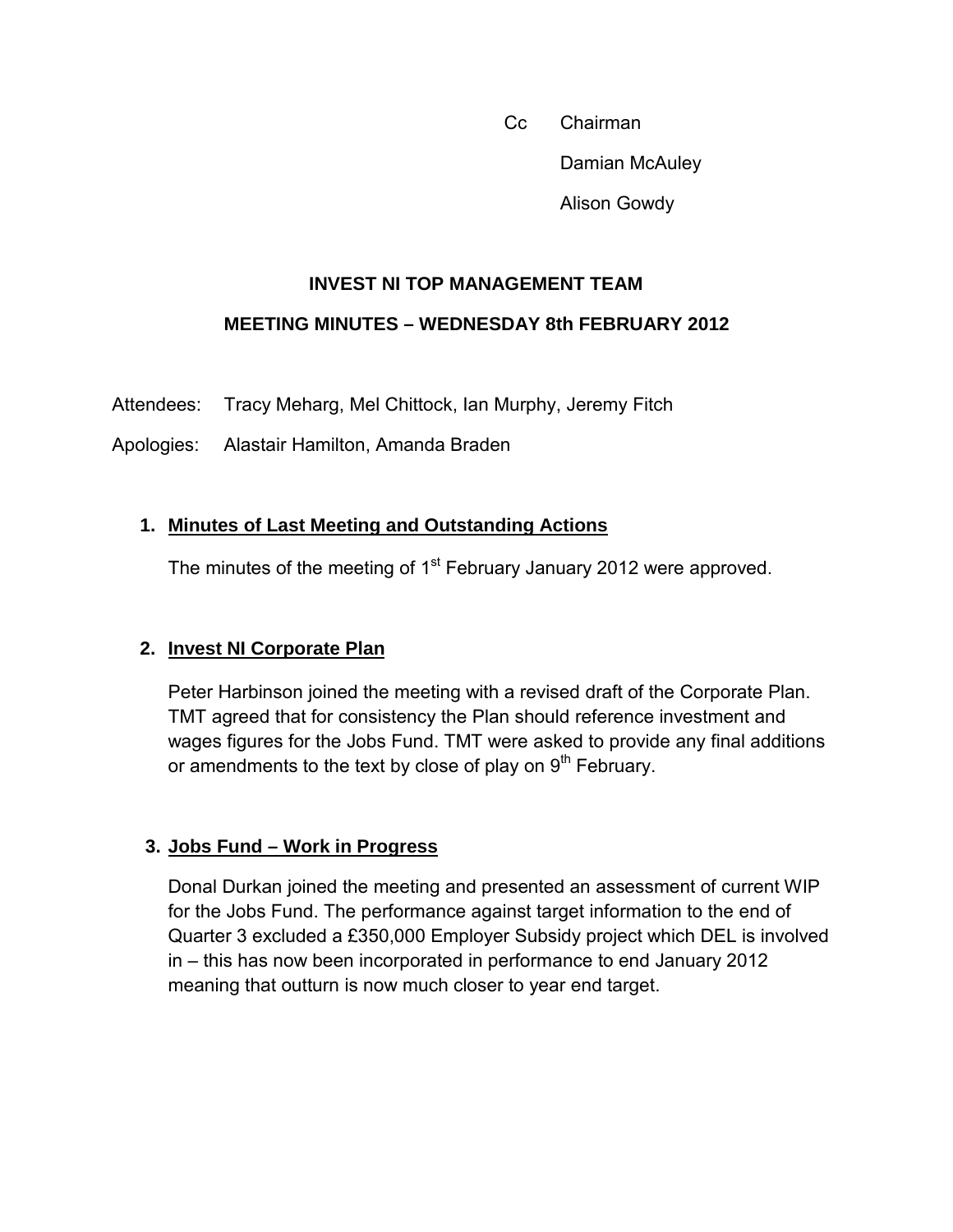#### **4. Major Project Sign-On**

Tiff Neely joined the meeting and presented an overview of a new major project sign-on. TMT were content to provide approval to proceed with no specific conditions attached at this stage.

## **5. Major Project Sign-On**

Peter McArdle joined the meeting and presented a major project sign-on Ref: 101139702. TMT noted that the cost per job for the project was extremely high and would require Ministerial and DFP approval if it were to proceed at such a level. Peter explained that the company is currently weighing up its options with regard to potential relocation to another country – TMT acknowledged that this would be a very difficult project but felt that on balance it was appropriate to offer approval to proceed with negotiations at this stage.

#### **6. Vision & Values – Staff Communication Plan**

Anne-Marie Murphy joined the meeting and gave an overview of the communications strategy for embedding the Vision and Values across the organisation. TMT were content to give their approval to proceed with some minor adjustments to the visuals.

#### **7. Oversight and Liaison Meeting Agenda**

A number of additional items were suggested for inclusion in the agenda for the February O&L meeting.

## **8. Date of next meeting**

21<sup>st</sup> February 2012, 9am CEO office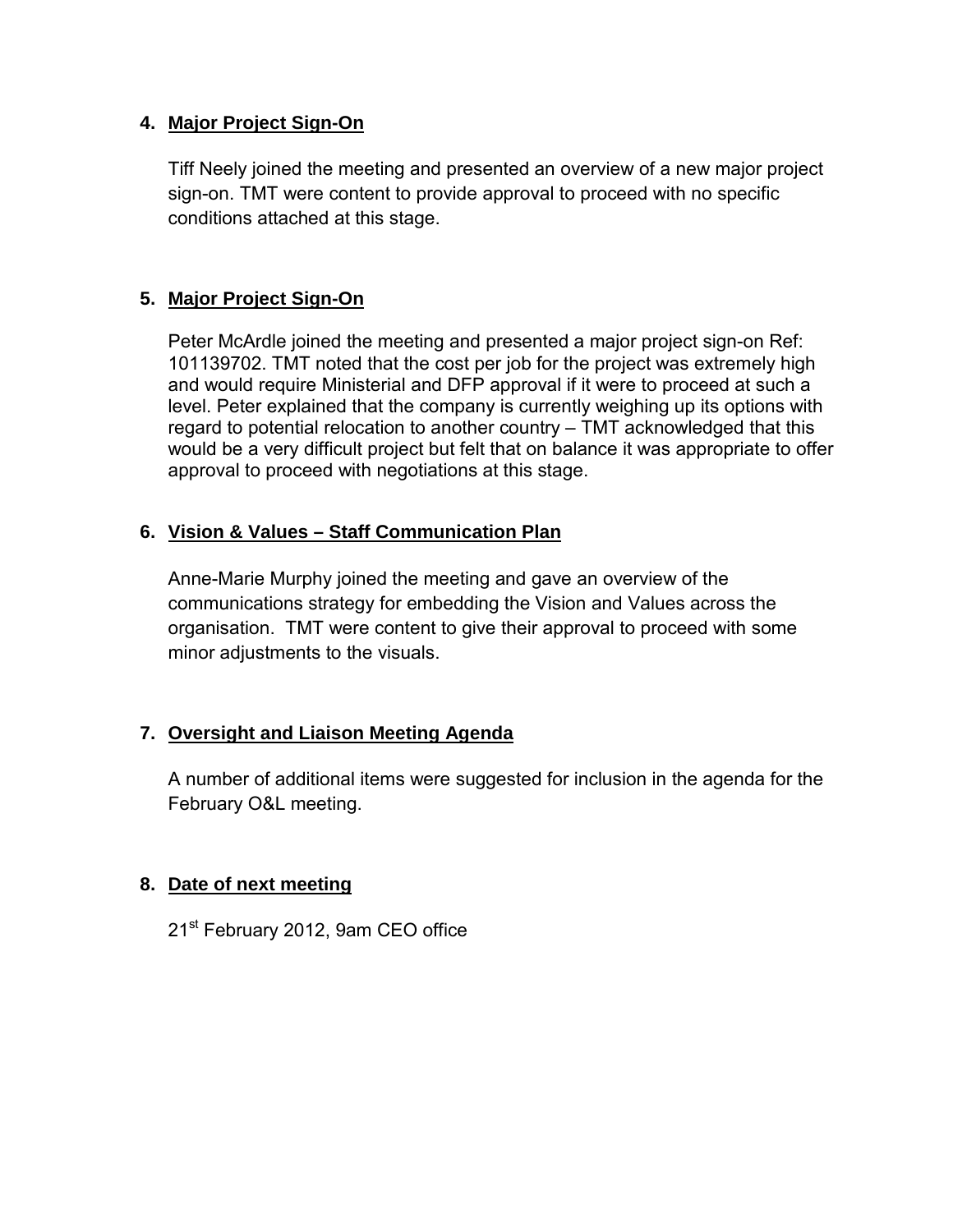Cc Chairman Damian McAuley Alison Gowdy

#### **INVEST NI TOP MANAGEMENT TEAM**

## <span id="page-6-0"></span> **MEETING MINUTES – WEDNESDAY 21st FEBRUARY 2012**

Attendees: Tracy Meharg, Mel Chittock, Ian Murphy, Jeremy Fitch, Alastair Hamilton, Amanda Braden

## **1. Minutes of Last Meeting and Outstanding Actions**

The minutes of the meeting of 8th February 2012 were approved.

Final agenda items for the forthcoming Oversight and Liaison meeting were agreed.

A communication to all staff on the proposed interim staff survey has been drafted and will be issued to TMT separately for final approval.

#### **2. Quarter 3 OPMR**

Gerard McNally and Damian McAuley joined the meeting to present an update on performance to the end of quarter 3. TMT felt it would be helpful if we began to capture and report information on safeguarded jobs although with no associated target against it.

**Action:** GC to liaise with CIT to develop safeguarding measurement.

## **3. Major Project Sign-On: CCMMS Ref: 101147008**

Maynard Mawhinney joined the meeting and presented a major project sign-on for case 101147008. TMT were content to provide approval to proceed.